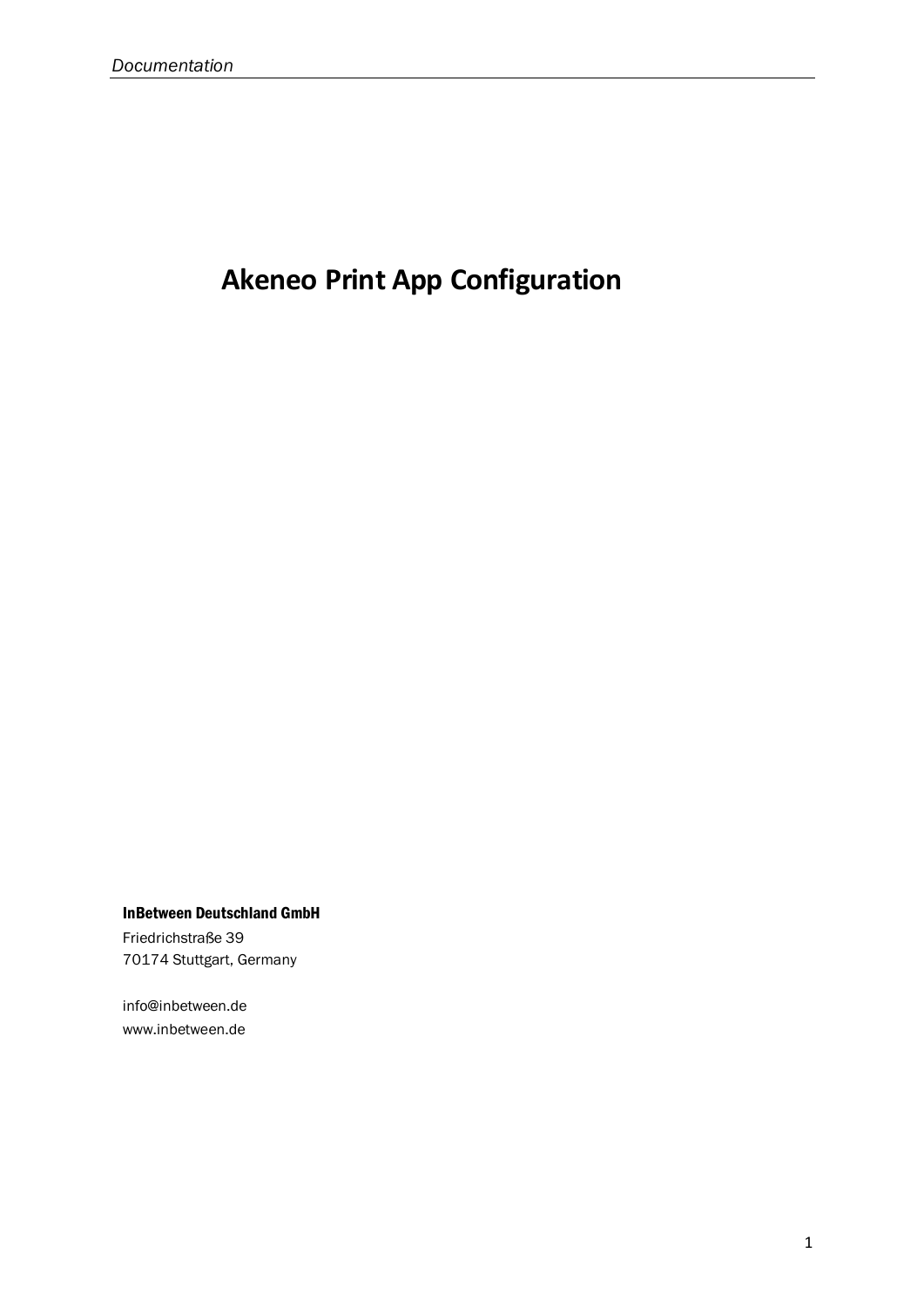| <b>VERSION HISTORY</b> |           |                   |                   |
|------------------------|-----------|-------------------|-------------------|
| Version #              | Date      | <b>Revised By</b> | Reason for change |
| 1.0                    | 10-Mar-22 | Namdeo Punde      | Initial version   |
|                        |           |                   |                   |
|                        |           |                   |                   |
|                        |           |                   |                   |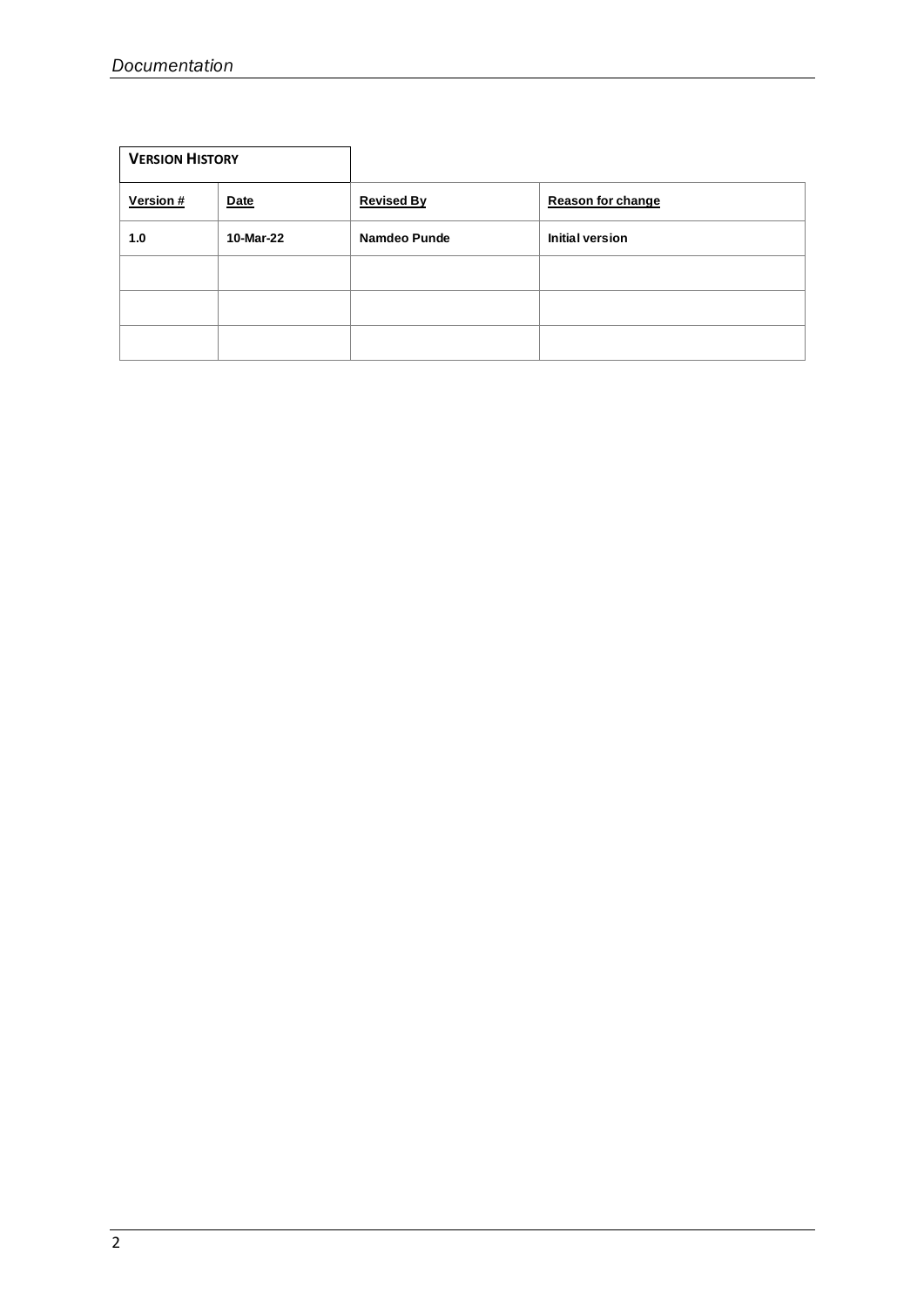## **TABLE OF CONTENTS**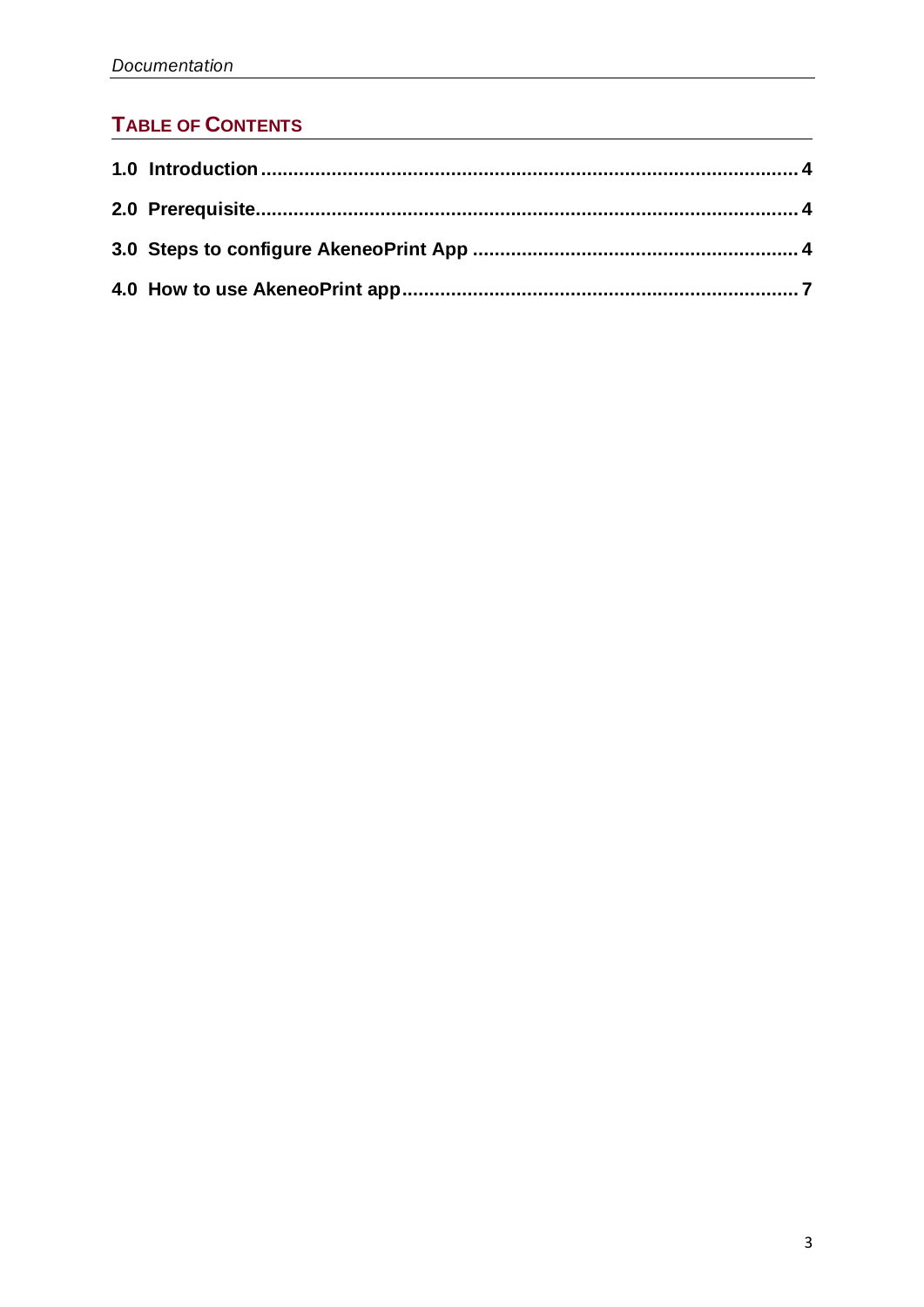#### <span id="page-3-0"></span>**1.0 INTRODUCTION**

Akeneo Print Powered by InBetween is now supporting Akeneo App for creating print publications without any hassle using "AkeneoPrint".

Now user can connect to to AkeneoPrint app within the PIM using App Store.

#### <span id="page-3-1"></span>**2.0 PREREQUISITE**

AkeneoPrint is supported on folowwing PIM editions

- Enterprise Edition (SaaS)
- Enterprise Edition (PaaS)
- Growth Edition

#### <span id="page-3-2"></span>**3.0 STEPS TO CONFIGURE AKENEOPRINT APP**

- 1. Login to Akeneo with Admin user
- 2. Go to Connect, then App Store
- 3. Search for AkeneoPrint app and click on Connect button.

|                                                                    | CONNECT NAVIGATION         | CONNECT / APP STORE                   |                             |
|--------------------------------------------------------------------|----------------------------|---------------------------------------|-----------------------------|
| 88                                                                 | Data flows                 | App Store                             |                             |
| Activity                                                           | App Store                  |                                       |                             |
| $\left[\frac{\alpha}{m}\right]$                                    | <b>Connection settings</b> | APPS                                  |                             |
| Products                                                           | Connected Apps NEW         |                                       |                             |
| $\begin{smallmatrix} 08 \\[-4pt] 00 \end{smallmatrix}$<br>Entities |                            | AkeneoPrint<br>Developed by InBetween | $\bar{\mathbb{m}}$          |
| $\sim$                                                             |                            |                                       | MORE INFO<br><b>CONNECT</b> |
| Assets                                                             |                            |                                       |                             |
| $\mathcal{C}^{\mathcal{O}}$                                        |                            |                                       |                             |
| Connect                                                            |                            |                                       |                             |

- 4. AkeneoPrint App will open in new tab
- 5. Login InBetween with a Admin user and authorization proccess will start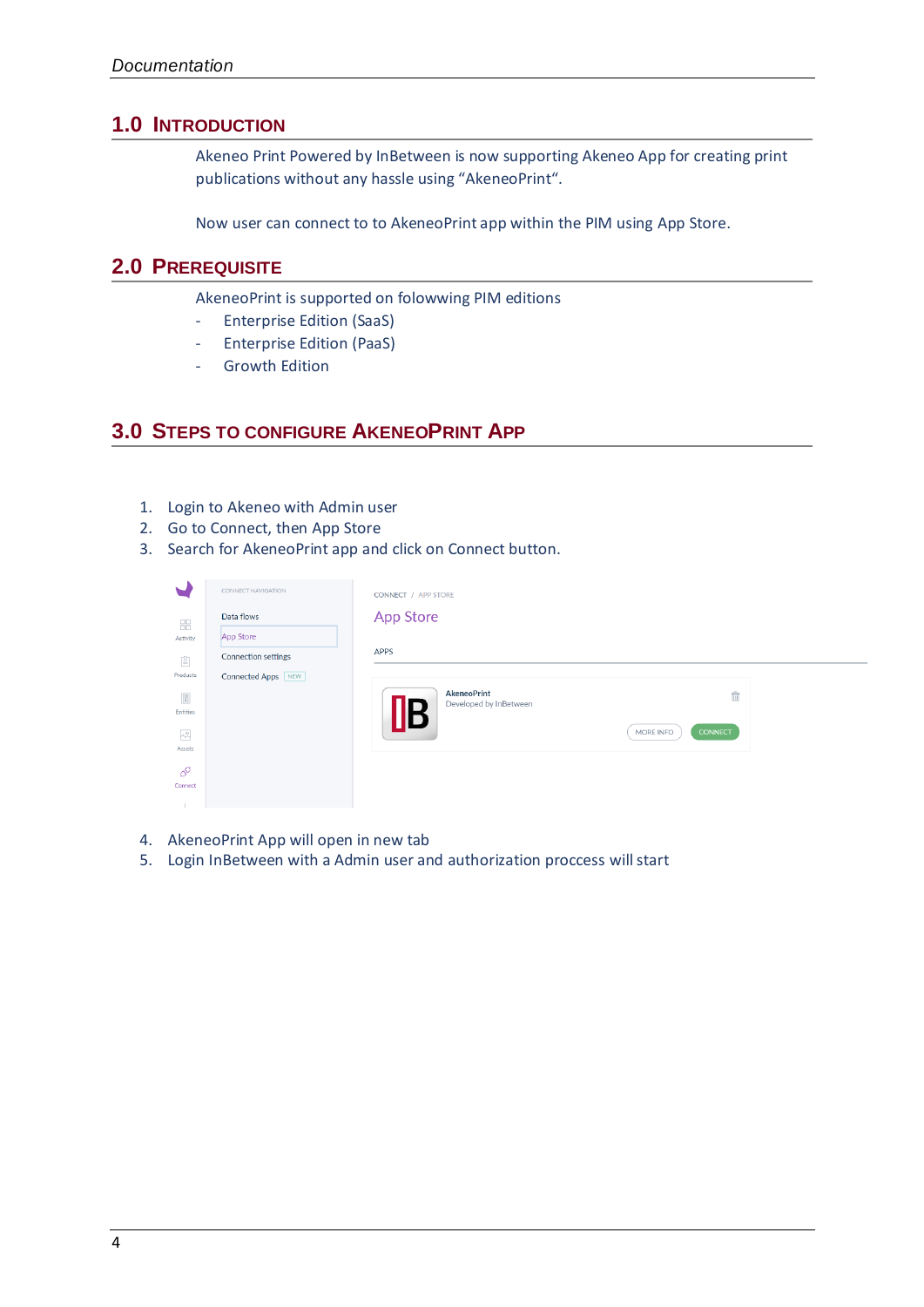

| Login To<br><b>IB Account</b> | $\bigoplus$ - |
|-------------------------------|---------------|
| User ID                       |               |
| Password                      |               |
| <b>Publication Wizard</b>     | $\checkmark$  |
| <b>LOGIN</b>                  |               |
|                               |               |
|                               |               |
|                               |               |
|                               |               |
|                               |               |
|                               |               |

6. Select appropriate permissions for AkeneoPrint app and proceed

| ×            | ALLOW AND NEXT                                                                                                                                                                                                                                                                                                                                                                                                                                                                                                                      |
|--------------|-------------------------------------------------------------------------------------------------------------------------------------------------------------------------------------------------------------------------------------------------------------------------------------------------------------------------------------------------------------------------------------------------------------------------------------------------------------------------------------------------------------------------------------|
| $\bf \Theta$ | <b>CONNECT</b><br>AkeneoPrint needs to<br>To know more about app authorization,<br>check out our Help Center article.<br>$\sqrt{2}$ View asset families<br><b>New assets</b><br>$\Box$ View association types<br>View attribute options<br>View attributes, attribute groups, families and family variants<br><sup>2</sup> El View categories<br>View locales and currencies<br>Wiew channels<br>$\left[\frac{c}{m}\right]$ View products and product models<br>View reference entities<br><b>III</b> View reference entity records |
|              | <b>AUTHORIZATIONS</b><br>PERMISSIONS<br>WELL DONE                                                                                                                                                                                                                                                                                                                                                                                                                                                                                   |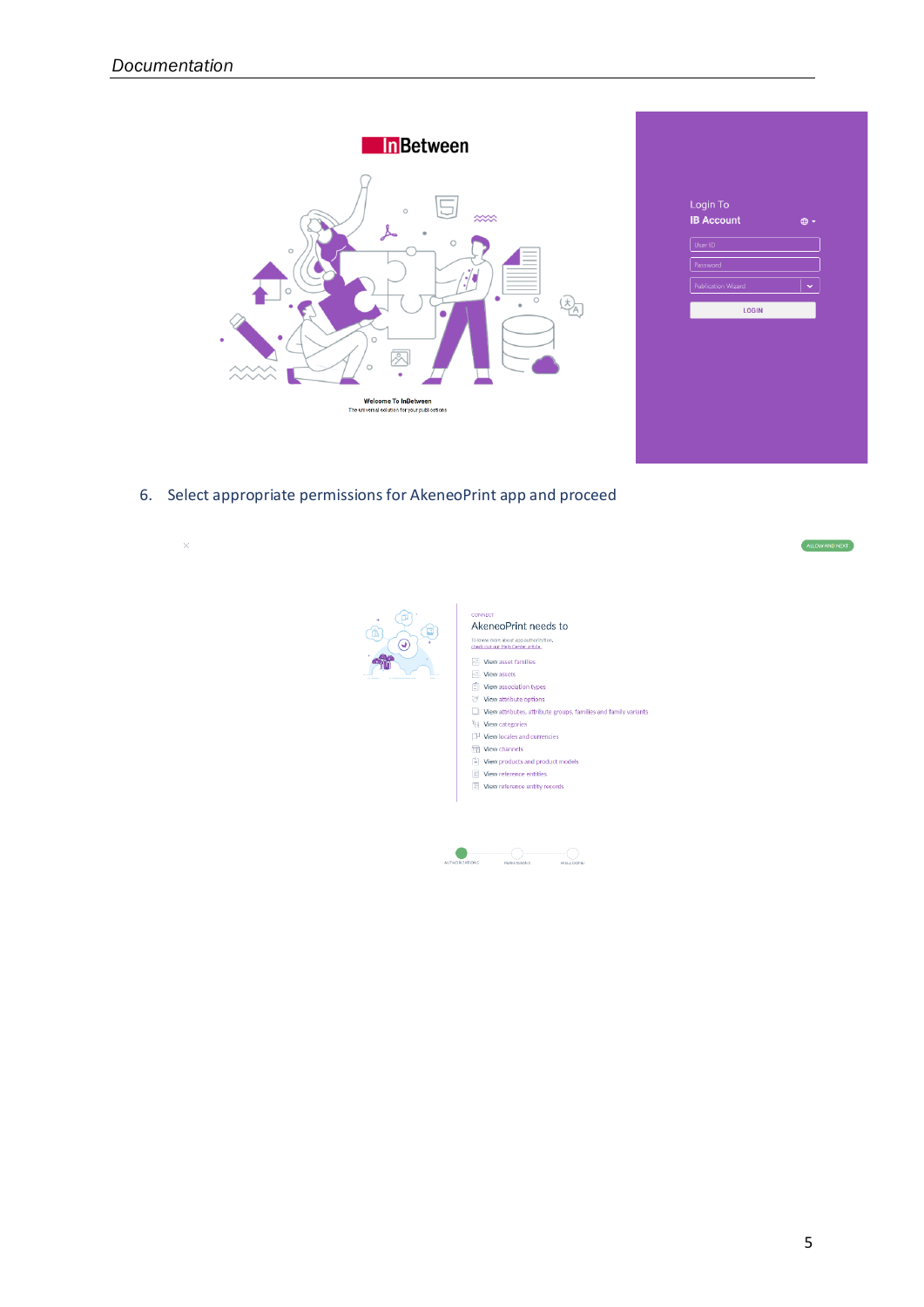



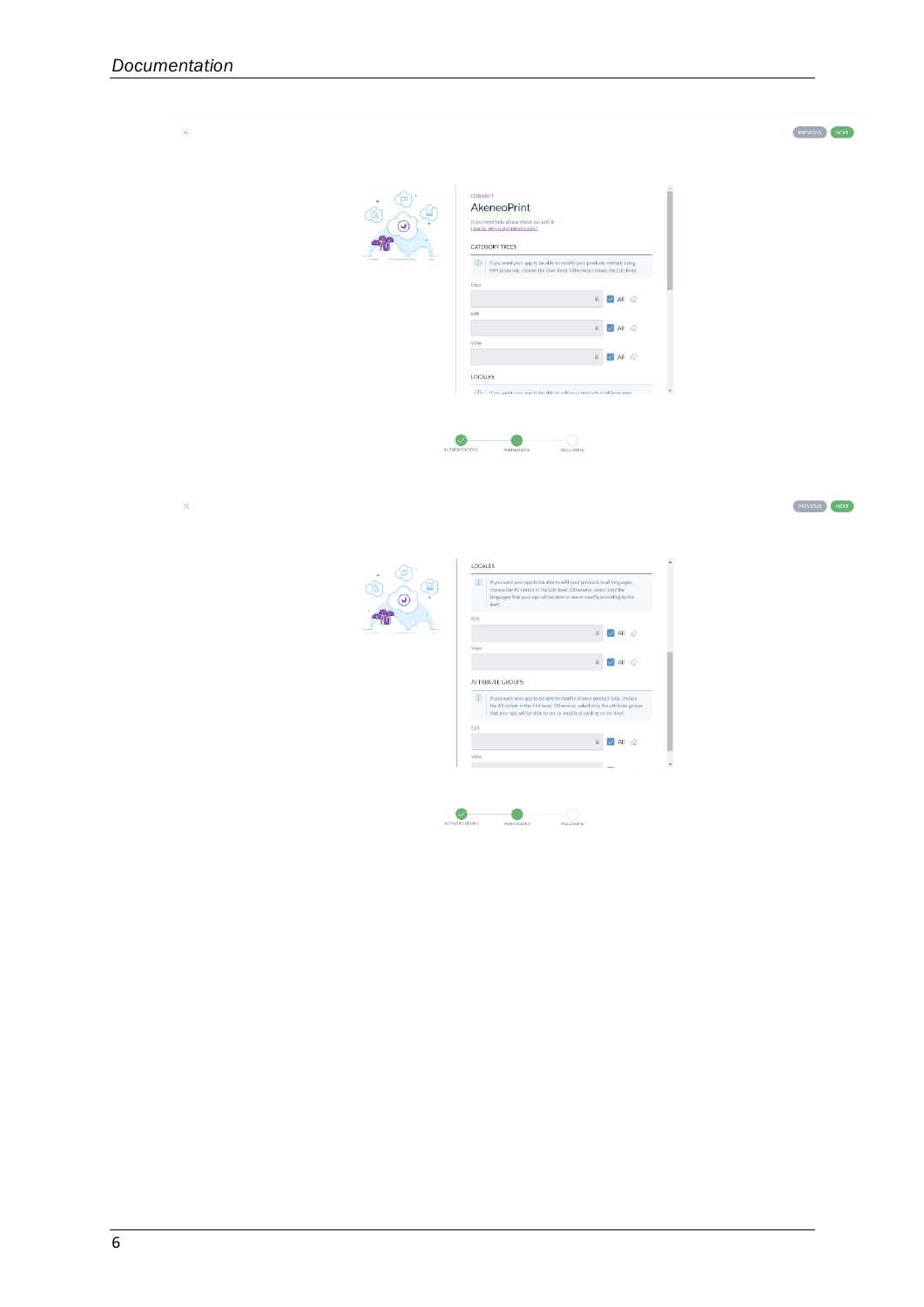| $\times$ |                  |                                                                                                                                                                                                                                                     | PREVIOUS<br><b>CONFIRM</b>          |
|----------|------------------|-----------------------------------------------------------------------------------------------------------------------------------------------------------------------------------------------------------------------------------------------------|-------------------------------------|
|          | 何<br>$\ast$<br>Œ | <b>CONNECT</b><br>AkeneoPrint<br>If you need help please check our article<br>How to set-up app permissions?<br>CATEGORY TREES<br>$\mathbb{R}$ own<br>All<br>$\mathbb{Z}$ $Edt$<br>All<br>$\n  Wew\n$<br>All<br>LOCALES<br>$\mathbb{E}$ Edit<br>All | $\sim$<br>m<br>$\blacktriangledown$ |

7. After activation is done user can start working with InBetween in the same tab.

| <b>III</b> Publication Selection |                                                                      | $Help$ $\odot$ $\qquad \circledcirc$ $\qquad$ $\oplus$ $\Box$ B |
|----------------------------------|----------------------------------------------------------------------|-----------------------------------------------------------------|
|                                  |                                                                      |                                                                 |
|                                  |                                                                      |                                                                 |
|                                  |                                                                      |                                                                 |
|                                  |                                                                      |                                                                 |
|                                  |                                                                      |                                                                 |
|                                  | Open Publication<br>Duplicate Publication<br>New Publication         |                                                                 |
|                                  | Publication <sup>®</sup><br>Project *                                |                                                                 |
|                                  | Default_Showcase_Akeneo<br>$\checkmark$ Catalog_2022<br>$\checkmark$ |                                                                 |
|                                  | InBetween Project Manager<br>Author:                                 |                                                                 |
|                                  | Created: 08.03.2022 11:23:44                                         |                                                                 |
|                                  | Open Publication                                                     |                                                                 |
|                                  |                                                                      |                                                                 |
|                                  |                                                                      |                                                                 |
|                                  |                                                                      |                                                                 |
|                                  |                                                                      |                                                                 |
|                                  |                                                                      |                                                                 |
|                                  |                                                                      |                                                                 |
|                                  |                                                                      |                                                                 |
|                                  |                                                                      |                                                                 |
|                                  |                                                                      |                                                                 |

8. To exit InBetween user can log out.

### <span id="page-6-0"></span>**4.0 HOW TO USE AKENEOPRINT APP**

1. To launch connectd app click on Open App button